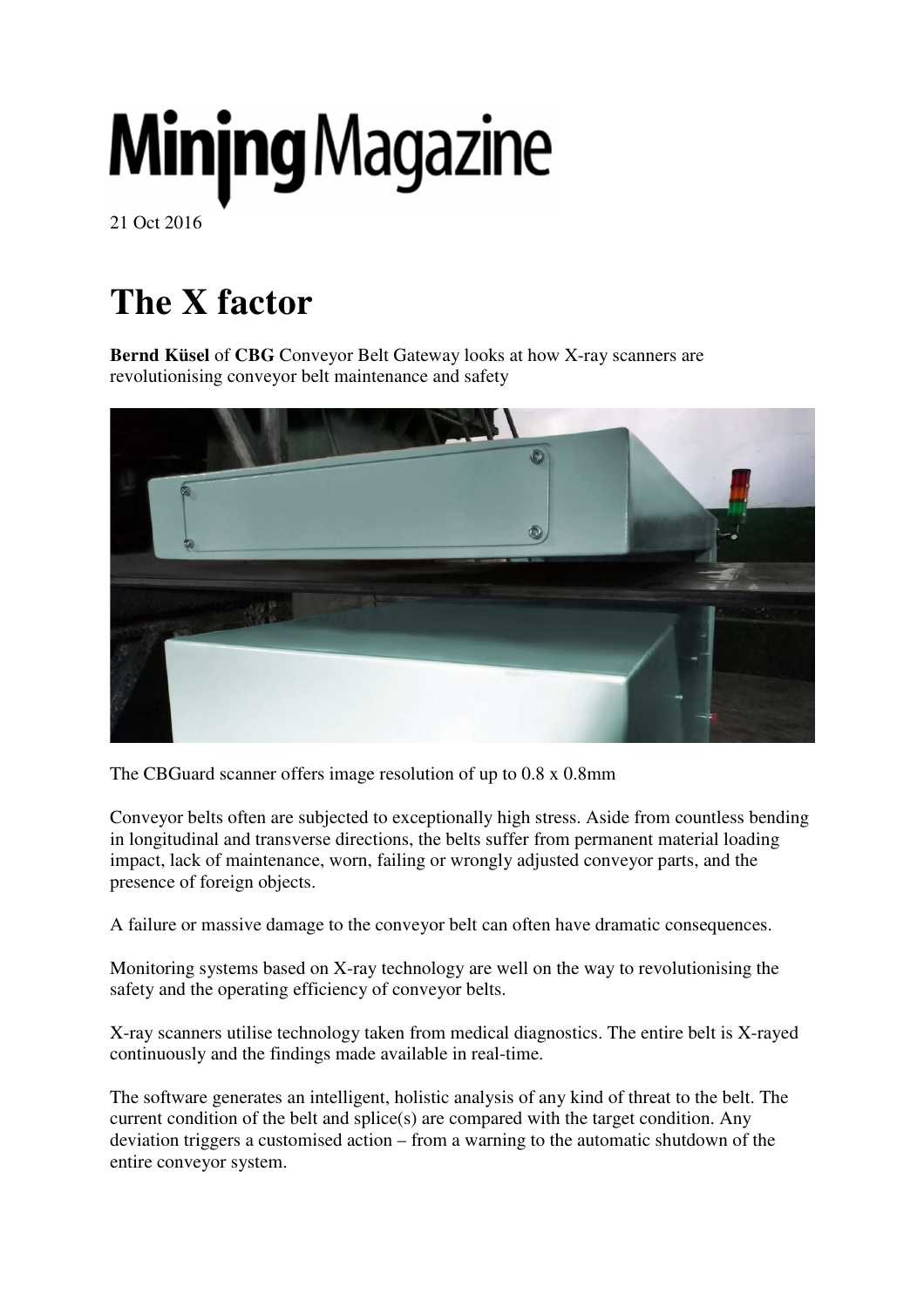### **Cost reductions**

Having a conveyor belt permanently monitored obviates the need for time consuming visual inspections by maintenance personnel. During the time gained, the conveyor can continue to work and the staff can take care of more important tasks.

Repairs are performed at the optimum point in time, not unnecessarily early and not too late.



The CBGuard scanner is suited for a belt width of up to 3.2m, a belt thickness of up to 60mm and a velocity of up to 8 m/s

The system constantly and exactly informs mine personnel of the severity of injuries and defects, allowing them to take remedial action within the scope of scheduled maintenance stops. If such damage was left unattended, it would eventually result in the need for immediate, non-scheduled repairs and a conveyor shut down.

If detected by X-ray analysis, it is possible to determine how serious carcass damage is on a conveyor. Seemingly harmless damage such as a longitudinal groove caused by misaligned or wrong chute seals, may lead to a total failure of the conveyor belt, although its general conditions is good.

The X-ray system measures the belt thickness and yields timely information about the upcoming need for a replacement belt.

#### **Safety**

The X-ray unit is an important part of preventive maintenance programmes.

Exact, continuous status reports not only offer cost benefits, but they also increase safety. Damages that are not still visible from the outside can be eliminated in a timely manner. Serious damages, for instance broken or corroded steel cords, trigger an alarm which advises the belt operator to carry out the repair as soon as possible.

Critical failures like the opening of a belt splice or the slitting of the belt automatically stop the belt drive, helping to prevent dramatic consequences for personnel and plant.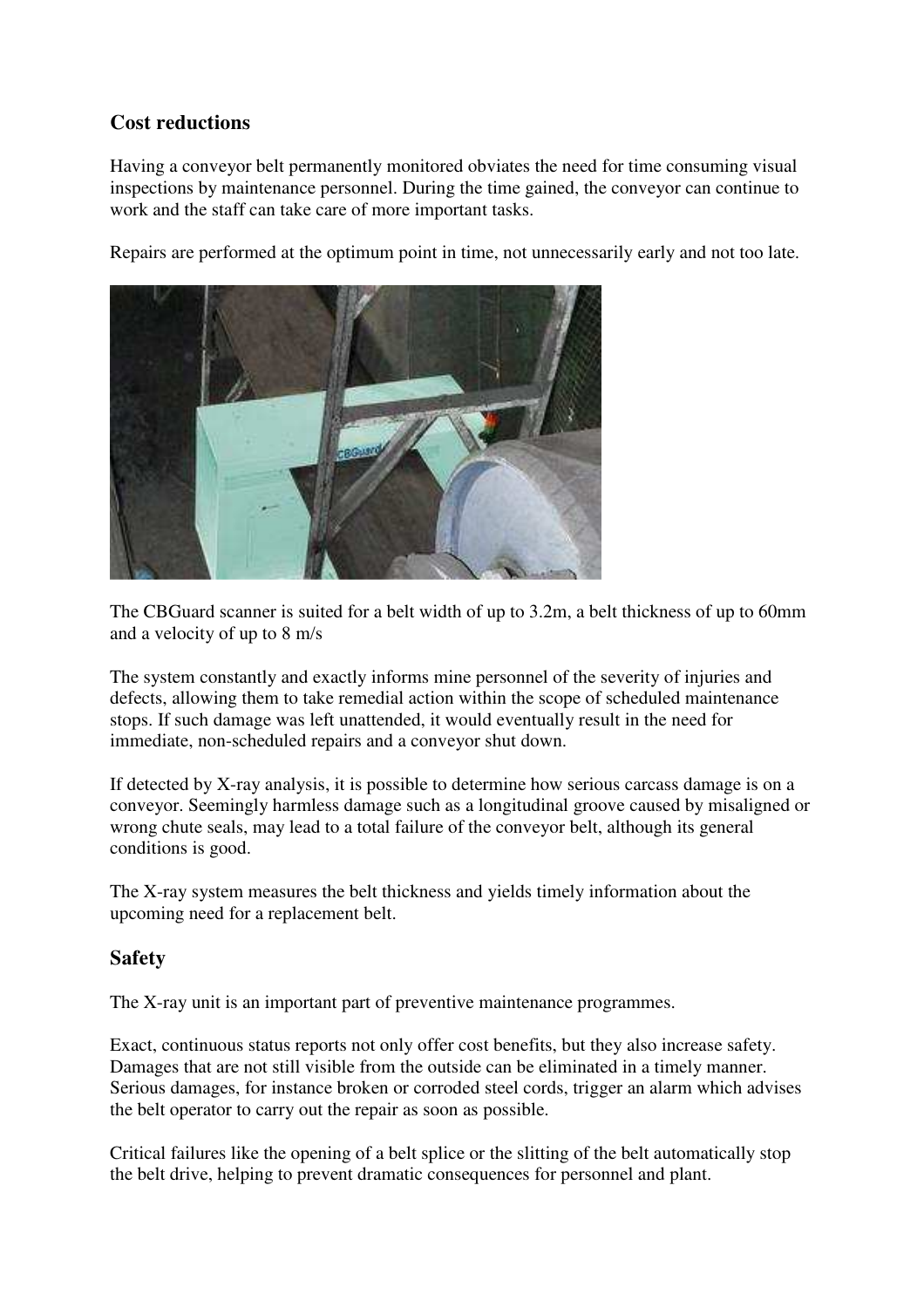# **Industrial Internet of Things (IIoT)**

The X-ray scanner digitises the entire conveyor belt; every cubic millimetre of it is captured allowing the conveyor to be integrated into the IIoT. Reconciliation with the control units of other conveyor components is also enabled. For example, with belt mis-tracking caused by misaligned pulleys or idlers, the X-ray unit would send a signal to the pulley and the pulley software would correct it.



A screenshot showing steel cord damage

Since the X-ray also detects material build-up on the belt, it is possible to automatically demand corrections of the cleaning devices.

The condition of the belt can be observed from any place in the world over the internet.

## **Who needs it?**

The use of an X-ray belt scanner is recommended for most mining conveyors. However, the economic benefit increases with the length of the conveyor or with a special risk situation. It is not unusual that overland belt conveyors run through the wilderness, on high trestles or in difficult terrain.

Originally, the request for an X-ray system came from underground coal mining, because the visual assessment of conveyor belts is difficult under these conditions. Under the 'safety first' rules, belts were simply replaced, because it was assumed they were not reliable anymore; assets were burned because of lack of information.

Today, there are hundreds of X-ray systems operating in underground mining. Of particular importance is the X-ray scanner for steel cord conveyor belts with a length of about 500m (250m centre-to-centre) or more. Damages to such long and often expensive belts can have catastrophic consequences. In most cases, they are the lifelines of mines, power plants and ports.